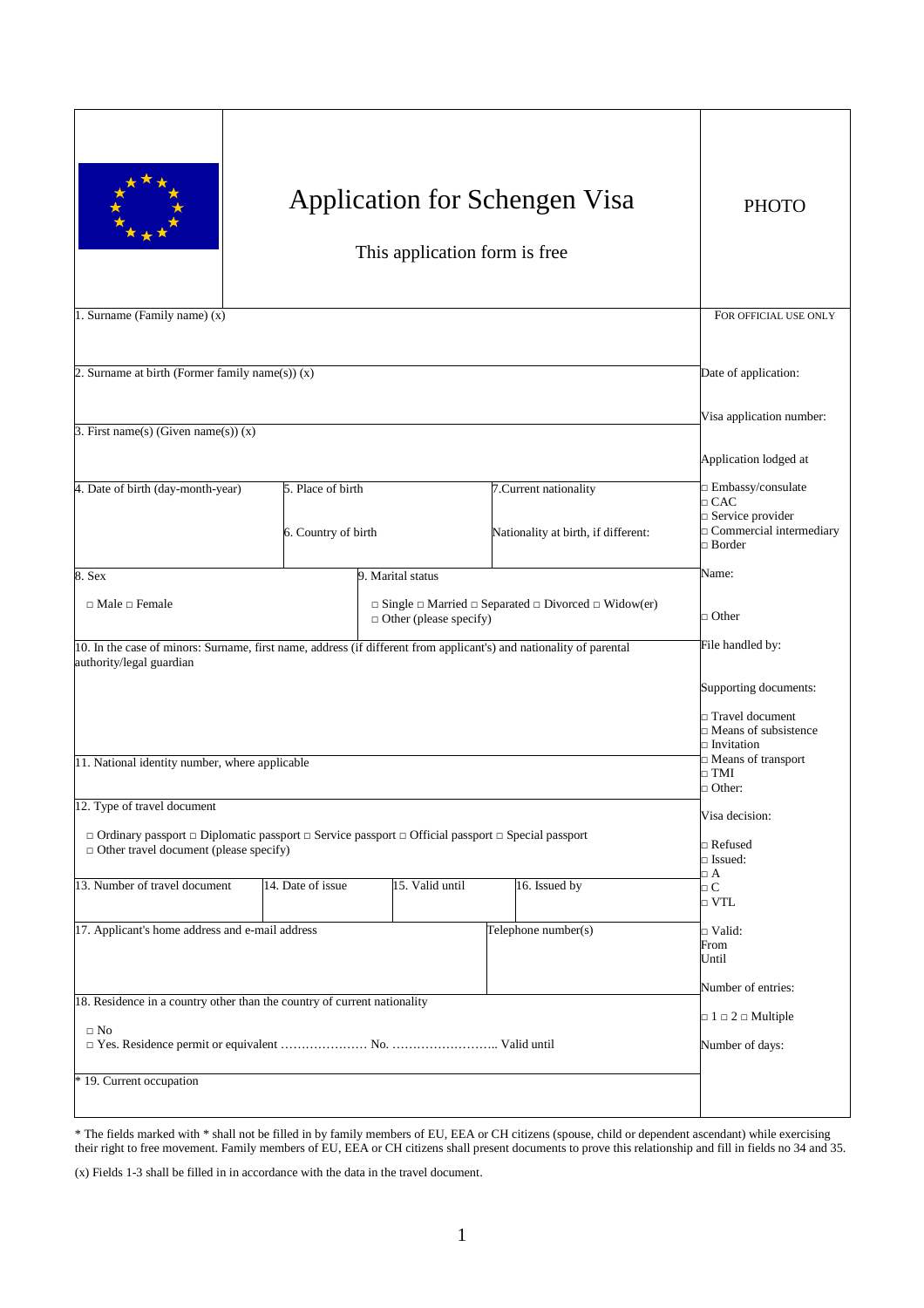| * 20. Employer and employer's address and telephone number. For students, name and address of educational establishment.<br>21. Main purpose(s) of the journey:<br>$\Box$ Tourism $\Box$ Business $\Box$ Visiting family or friends $\Box$ Cultural $\Box$ Sports $\Box$ Official visit |                                                                                                                                                                                                                                                                                                                                                                                            |                                              | I am aware that once the visa<br>request has been submitted, a<br>copy of the form, sealed with<br>the indication of the date and<br>place of reception, shall be<br>returned to the applicant and<br>that arrangements can be made<br>with the applicant as to the<br>channel to request corrections<br>or the supply of documents or<br>certificates, as well as to serve<br>notice of summons and to<br>notify the decision adopted in<br>due course. |  |
|-----------------------------------------------------------------------------------------------------------------------------------------------------------------------------------------------------------------------------------------------------------------------------------------|--------------------------------------------------------------------------------------------------------------------------------------------------------------------------------------------------------------------------------------------------------------------------------------------------------------------------------------------------------------------------------------------|----------------------------------------------|----------------------------------------------------------------------------------------------------------------------------------------------------------------------------------------------------------------------------------------------------------------------------------------------------------------------------------------------------------------------------------------------------------------------------------------------------------|--|
| $\Box$ Medical reasons<br>$\Box$ Study $\Box$ Transit $\Box$ Airport transit $\Box$ Other (please specify)                                                                                                                                                                              | Notices and requests shall be                                                                                                                                                                                                                                                                                                                                                              |                                              |                                                                                                                                                                                                                                                                                                                                                                                                                                                          |  |
| 22. Member State(s) of destination                                                                                                                                                                                                                                                      | 23. Member State of first entry                                                                                                                                                                                                                                                                                                                                                            |                                              | served by telephone or fax to<br>the contact number provided<br>by the interested party or<br>his/her legal representative. If<br>they were to prove ineffective,<br>they shall be served in writing                                                                                                                                                                                                                                                     |  |
| 24. Number of entries requested<br>$\Box$ Single entry $\Box$ Two entries $\Box$ Multiple entries                                                                                                                                                                                       | Indicate number of days                                                                                                                                                                                                                                                                                                                                                                    | 25. Duration of the intended stay or transit | to the domicile set out in the<br>application, which must be<br>located within the consular<br>district.                                                                                                                                                                                                                                                                                                                                                 |  |
| 26. Schengen visas issued during the past three years<br>$\Box$ No                                                                                                                                                                                                                      |                                                                                                                                                                                                                                                                                                                                                                                            |                                              | Summons and requests served<br>must be complied with within<br>a period not exceeding ten<br>days, unless personal<br>attendance is required in<br>which case the deadline is<br>fifteen days.                                                                                                                                                                                                                                                           |  |
| 27. Fingerprints collected previously for the purpose of applying for a Schengen visa<br>$\Box$ No<br>$\Box$ Yes. Date, if known:                                                                                                                                                       | Once all the possibilities of<br>serving a notice have been<br>exhausted, the notice shall be<br>served by means of an<br>announcement posted at the<br>relevant notice board of the<br>Embassy or Consulate during<br>ten days.                                                                                                                                                           |                                              |                                                                                                                                                                                                                                                                                                                                                                                                                                                          |  |
| 28. Entry permit for the final country of destination, where applicable                                                                                                                                                                                                                 |                                                                                                                                                                                                                                                                                                                                                                                            |                                              | If no reply is received to a<br>request or summons, the                                                                                                                                                                                                                                                                                                                                                                                                  |  |
| 29. Intended date of arrival in the Schengen area                                                                                                                                                                                                                                       | applicant shall be deemed to<br>have withdrawn his request<br>30. Intended date of departure from the Schengen area<br>and the resolution establishing<br>this to be the case shall be<br>notified to him.                                                                                                                                                                                 |                                              |                                                                                                                                                                                                                                                                                                                                                                                                                                                          |  |
| * 31. Surname and first name of the inviting person(s) in the Member State(s). If not applicable, name of hotel(s) or<br>temporary accommodation(s) in the Member State(s)                                                                                                              | Applications shall be decided<br>on within 15 calendar days of<br>the date of the lodging of an<br>application. That period may be<br>extended up to a maximum of<br>30 calendar days in individual<br>cases, notably when further<br>scrutiny of the application is<br>needed or in cases of<br>representation where the<br>authorities of the represented<br>Member State are consulted. |                                              |                                                                                                                                                                                                                                                                                                                                                                                                                                                          |  |
| Address and e-mail address of inviting person(s)/hotel(s)/temporary<br>accommodation(s)                                                                                                                                                                                                 |                                                                                                                                                                                                                                                                                                                                                                                            | Telephone and telefax                        | Exceptionally, when additional<br>documentation is needed in<br>specific cases, the period may<br>be extended up to a maximum<br>of 60 calendar days.                                                                                                                                                                                                                                                                                                    |  |
|                                                                                                                                                                                                                                                                                         |                                                                                                                                                                                                                                                                                                                                                                                            |                                              | The visa once granted must be<br>collected within a month. If a<br>visa is not collected within the<br>aforesaid period, the applicant<br>shall be deemed to have<br>renounced to the visa granted<br>and the proceedings shall be<br>filed.                                                                                                                                                                                                             |  |

\* The fields marked with \* shall not be filled in by family members of EU, EEA or CH citizens (spouse, child or dependent ascendant) while exercising their right to free movement. Family members of EU, EEA or CH citizens shall present documents to prove this relationship and fill in fields no 34 and 35.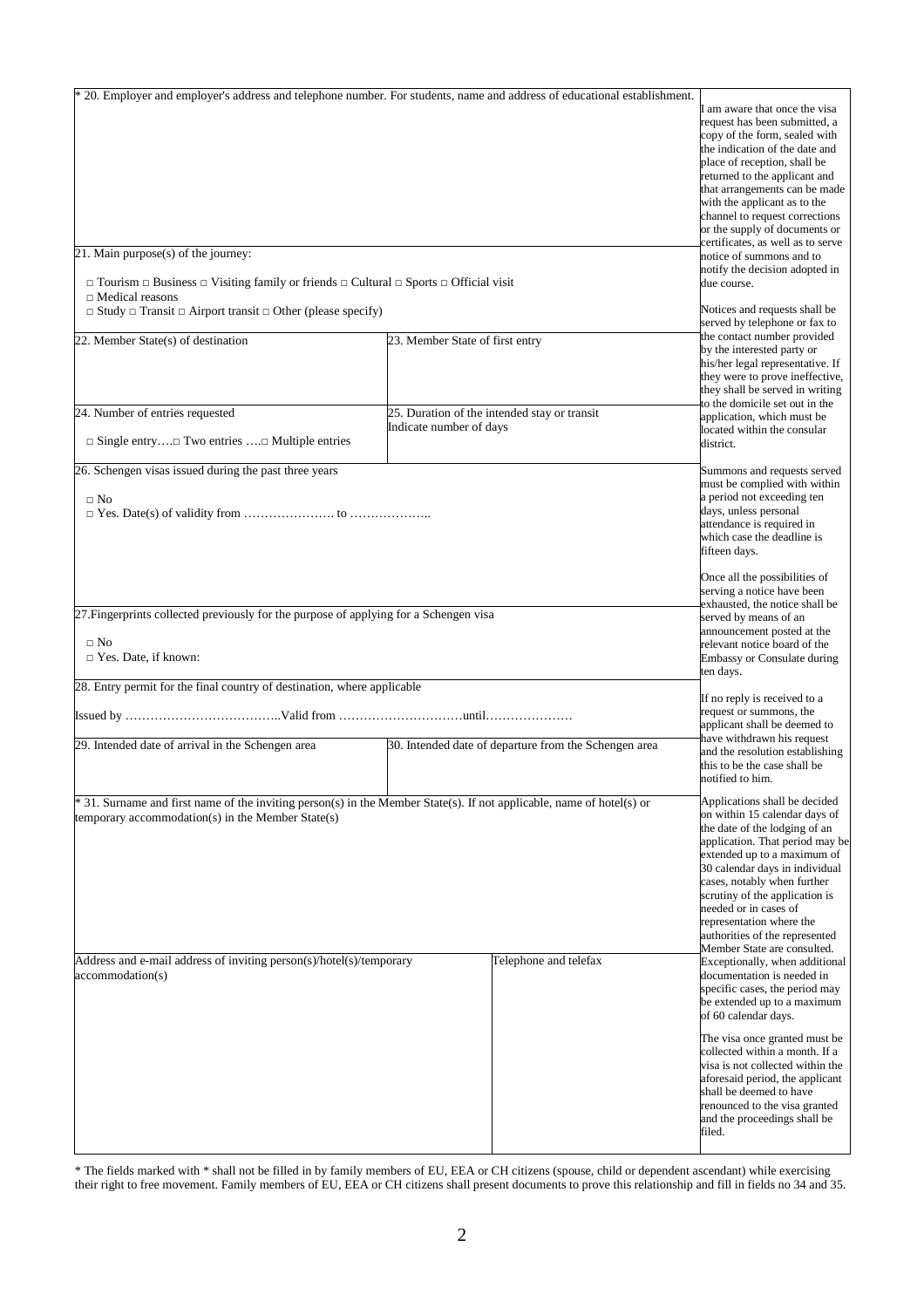| *32. Name and address of inviting company/organisation                                                                                             | Telephone and telefax of                                                                                       |  |  |  |  |  |
|----------------------------------------------------------------------------------------------------------------------------------------------------|----------------------------------------------------------------------------------------------------------------|--|--|--|--|--|
|                                                                                                                                                    | company/organisation                                                                                           |  |  |  |  |  |
|                                                                                                                                                    |                                                                                                                |  |  |  |  |  |
|                                                                                                                                                    |                                                                                                                |  |  |  |  |  |
|                                                                                                                                                    |                                                                                                                |  |  |  |  |  |
|                                                                                                                                                    |                                                                                                                |  |  |  |  |  |
|                                                                                                                                                    |                                                                                                                |  |  |  |  |  |
|                                                                                                                                                    | Surname, first name, address, telephone, telefax, and e-mail address of contact person in company/organisation |  |  |  |  |  |
|                                                                                                                                                    |                                                                                                                |  |  |  |  |  |
|                                                                                                                                                    |                                                                                                                |  |  |  |  |  |
|                                                                                                                                                    |                                                                                                                |  |  |  |  |  |
|                                                                                                                                                    |                                                                                                                |  |  |  |  |  |
|                                                                                                                                                    |                                                                                                                |  |  |  |  |  |
|                                                                                                                                                    |                                                                                                                |  |  |  |  |  |
|                                                                                                                                                    |                                                                                                                |  |  |  |  |  |
| *33. Cost of travelling and living during the applicant's stay is covered                                                                          |                                                                                                                |  |  |  |  |  |
|                                                                                                                                                    |                                                                                                                |  |  |  |  |  |
|                                                                                                                                                    |                                                                                                                |  |  |  |  |  |
| $\Box$ by the applicant himself/herself                                                                                                            | $\Box$ by a sponsor (host, company, organisation), please<br>specify                                           |  |  |  |  |  |
|                                                                                                                                                    | $\Box$ referred to in field 31 or 32                                                                           |  |  |  |  |  |
|                                                                                                                                                    | $\Box$ other (please specify)                                                                                  |  |  |  |  |  |
|                                                                                                                                                    |                                                                                                                |  |  |  |  |  |
| Means of support                                                                                                                                   | Means of support                                                                                               |  |  |  |  |  |
|                                                                                                                                                    |                                                                                                                |  |  |  |  |  |
| $\Box$ Cash                                                                                                                                        | $\Box$ Cash                                                                                                    |  |  |  |  |  |
| □ Traveller's cheques                                                                                                                              | Accommodation provided                                                                                         |  |  |  |  |  |
| $\Box$ Credit card                                                                                                                                 | $\Box$ All expenses covered during the stay                                                                    |  |  |  |  |  |
| □ Pre-paid accommodation                                                                                                                           | Pre-paid transport                                                                                             |  |  |  |  |  |
| □ Pre-paid transport                                                                                                                               | $\Box$ Other (please specify)                                                                                  |  |  |  |  |  |
|                                                                                                                                                    |                                                                                                                |  |  |  |  |  |
|                                                                                                                                                    |                                                                                                                |  |  |  |  |  |
| 34. Personal data of the family member who is an EU, EEA or CH citizen                                                                             |                                                                                                                |  |  |  |  |  |
| Surname                                                                                                                                            | First name(s)                                                                                                  |  |  |  |  |  |
|                                                                                                                                                    |                                                                                                                |  |  |  |  |  |
|                                                                                                                                                    |                                                                                                                |  |  |  |  |  |
|                                                                                                                                                    |                                                                                                                |  |  |  |  |  |
|                                                                                                                                                    |                                                                                                                |  |  |  |  |  |
|                                                                                                                                                    |                                                                                                                |  |  |  |  |  |
| Date of birth<br>Nationality                                                                                                                       | Number of travel document or ID card                                                                           |  |  |  |  |  |
|                                                                                                                                                    |                                                                                                                |  |  |  |  |  |
|                                                                                                                                                    |                                                                                                                |  |  |  |  |  |
|                                                                                                                                                    |                                                                                                                |  |  |  |  |  |
|                                                                                                                                                    |                                                                                                                |  |  |  |  |  |
|                                                                                                                                                    |                                                                                                                |  |  |  |  |  |
| 35. Family relationship with an EU, EEA or CH citizen                                                                                              |                                                                                                                |  |  |  |  |  |
|                                                                                                                                                    |                                                                                                                |  |  |  |  |  |
|                                                                                                                                                    |                                                                                                                |  |  |  |  |  |
|                                                                                                                                                    |                                                                                                                |  |  |  |  |  |
| 36. Place and date                                                                                                                                 | 37. Signature (for minors, signature of parental                                                               |  |  |  |  |  |
|                                                                                                                                                    | authority/legal guardian)                                                                                      |  |  |  |  |  |
|                                                                                                                                                    |                                                                                                                |  |  |  |  |  |
|                                                                                                                                                    |                                                                                                                |  |  |  |  |  |
|                                                                                                                                                    |                                                                                                                |  |  |  |  |  |
|                                                                                                                                                    |                                                                                                                |  |  |  |  |  |
|                                                                                                                                                    |                                                                                                                |  |  |  |  |  |
|                                                                                                                                                    |                                                                                                                |  |  |  |  |  |
|                                                                                                                                                    |                                                                                                                |  |  |  |  |  |
| I am aware that the visa fee is not refunded if the visa is refused.                                                                               |                                                                                                                |  |  |  |  |  |
|                                                                                                                                                    |                                                                                                                |  |  |  |  |  |
|                                                                                                                                                    |                                                                                                                |  |  |  |  |  |
| Applicable in case a multiple-entry visa is applied for (cf. field no 24):                                                                         |                                                                                                                |  |  |  |  |  |
|                                                                                                                                                    |                                                                                                                |  |  |  |  |  |
| I am aware of the need to have an adequate travel medical insurance for my first stay and any subsequent visits to the territory of Member States. |                                                                                                                |  |  |  |  |  |
|                                                                                                                                                    |                                                                                                                |  |  |  |  |  |
|                                                                                                                                                    |                                                                                                                |  |  |  |  |  |

\* The fields marked with \* shall not be filled in by family members of EU, EEA or CH citizens (spouse, child or dependent ascendant) while exercising their right to free movement. Family members of EU, EEA or CH citizens shall present documents to prove this relationship and fill in fields no 34 and 35.